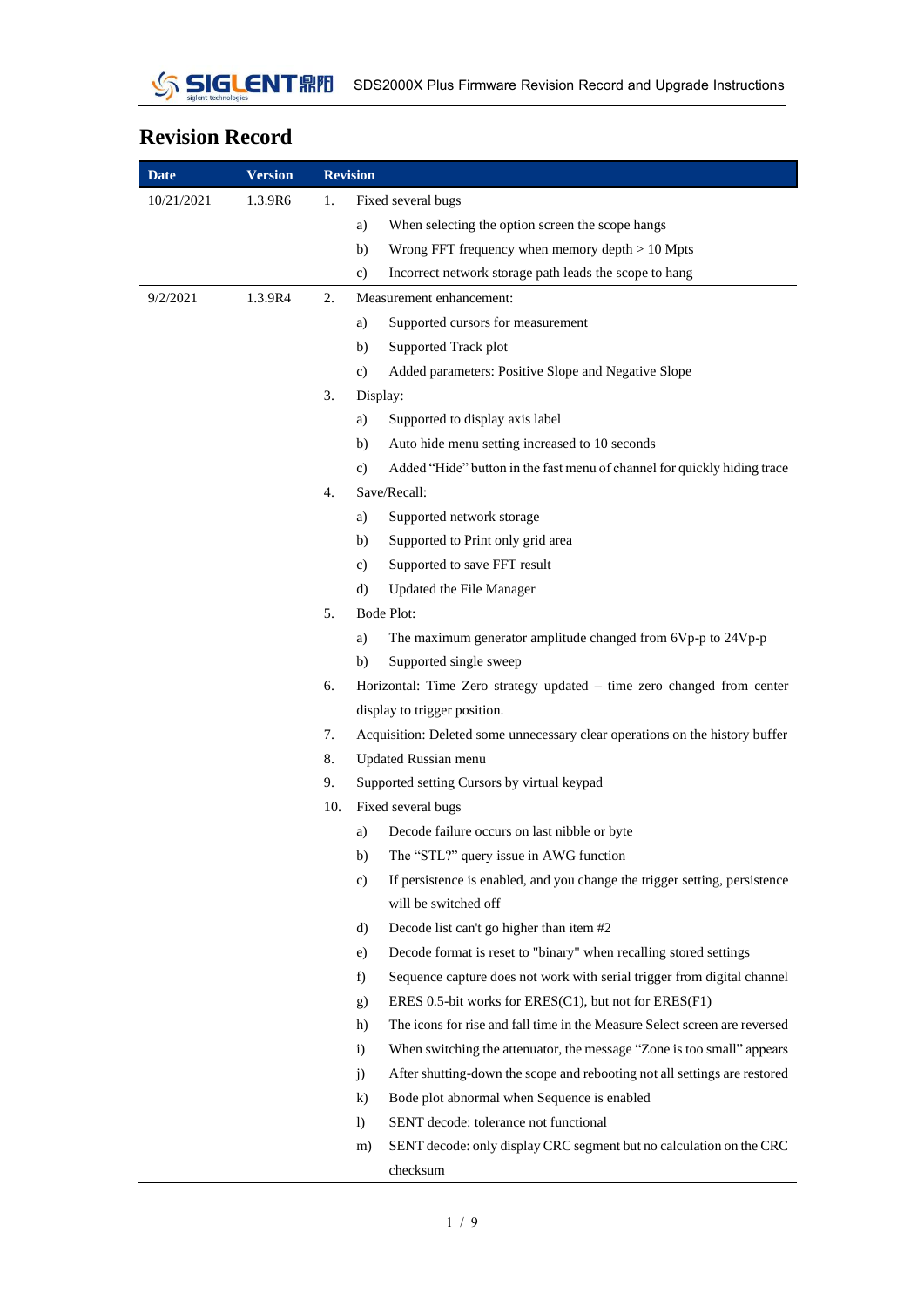

SIGLENT FIFIFI SDS2000X Plus Firmware Revision Record and Upgrade Instructions

| <b>Date</b> | <b>Version</b> | <b>Revision</b> |                                                                                |
|-------------|----------------|-----------------|--------------------------------------------------------------------------------|
|             |                | n)              | SENT decode: The Short Serial data is NOT decoded if only 16 frames            |
|             |                |                 | are sent. If a 17th frame follows, the data is decoded                         |
|             |                | $\circ$ )       | SENT decode: Changing the horizontal time/div affects the ability to           |
|             |                |                 | decode.                                                                        |
|             |                | p)              | Save/recall: Number of digits of time stamp is not enough in the long          |
|             |                |                 | period                                                                         |
|             |                | q)              | Infinite persistence not works after switching between 8-bit and 10-bit        |
|             |                | r)              | Tolerance of UART decode too strict                                            |
|             |                | S)              | FFT max. scale is unrealistic                                                  |
| 11/11/2020  | 1.3.7R5        | 1.              | New serial protocols supported (optional):                                     |
|             |                | a)              | SENT, trigger & decode                                                         |
|             |                | b)              | Manchester, decode only                                                        |
|             |                | 2.              | Measurement enhancement:                                                       |
|             |                | a)              | Supported user-defined thresholds (Upper, Middle and Lower):                   |
|             |                |                 | Measure   Config   Threshold                                                   |
|             |                | b)              | Added items: +Area@AC, -Area@AC, Area@AC, AbsArea@AC                           |
|             |                | 3.              | Math: added new operator - Interpolate                                         |
|             |                | 4.              | Display:                                                                       |
|             |                | a)              | Supported selectable color for traces: Display   Color Setting                 |
|             |                | b)              | Supported floating menu so that the waveform is not compressed                 |
|             |                |                 | horizontally when the right-side menu is displayed: Display   Menu             |
|             |                |                 | Style                                                                          |
|             |                | C)              | Supported to show bandwidth information on the channel descriptor box          |
|             |                | 5.              | Save/Recall:                                                                   |
|             |                | a)              | Added option "Save all channel" for csv file                                   |
|             |                | b)              | Supported to save math traces (except FFT)                                     |
|             |                | 6.              | Bode Plot:                                                                     |
|             |                | a)              | Optimized scan speed                                                           |
|             |                | b)              | Fixed unexpected glitch issue                                                  |
|             |                | 7.              | Supported serial trigger as source of the frequency counter                    |
|             |                | 8.              | Unlocked zoom in stop mode for Roll                                            |
|             |                | 9.              | Supported trigger Default or AutoSetup operations by pressing corresponding    |
|             |                |                 | button twice                                                                   |
|             |                | 10.             | Fixed several bugs                                                             |
|             |                | a)              | Some vertical measurement error in roll mode                                   |
|             |                | b)              | Missed peak marker in FFT two-tone test                                        |
|             |                | c)              | AWG problem of importing the arb file from a U-disk                            |
|             |                | d)              | Whenever the screen is touched, the pass/fail statistics is reset to zero      |
|             |                | e)              | SPI data value setting issue using virtual keypad                              |
|             |                | 11.             | Compatibility issue between WebServer and latest Chrome/Edge browsers          |
| 8/12/2020   | 1.3.5R10       | 1.              | Fixed a bug that a firmware upgrade kills the scope if a previous upgrade from |
|             |                |                 | the WebServer was failed.                                                      |
| 5/14/2020   | 1.3.5R5        | 1.              | Supported to hide analog traces                                                |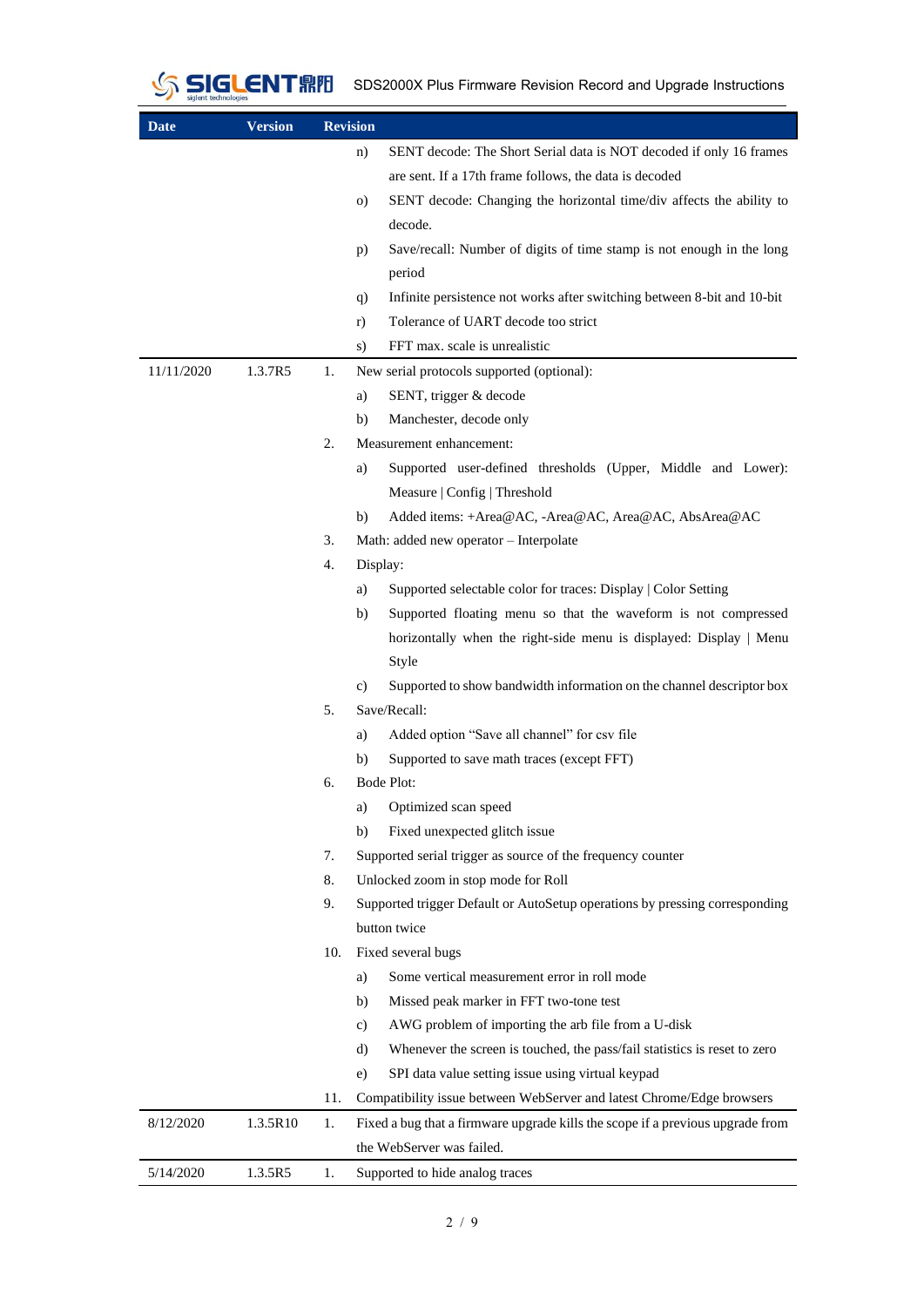

SIGLENT **AND** SDS2000X Plus Firmware Revision Record and Upgrade Instructions

| Date      | <b>Version</b> |                  | <b>Revision</b>                                                              |  |  |  |  |
|-----------|----------------|------------------|------------------------------------------------------------------------------|--|--|--|--|
|           |                | $\overline{2}$ . | Added function expression information to the math box                        |  |  |  |  |
|           |                | 3.               | Optimized AWG DC output accuracy at $+/-3V$                                  |  |  |  |  |
|           |                | 4.               | Frequency counter supported to count serial trigger events                   |  |  |  |  |
|           |                | 5.               | Fixed several bugs                                                           |  |  |  |  |
|           |                |                  | Incorrect cursor horizontal label for FFT traces<br>a)                       |  |  |  |  |
|           |                |                  | b)<br>2-channel 100MHz model cannot be upgraded to 350MHz                    |  |  |  |  |
|           |                |                  | FRFR measure invalid from Roll to Stop<br>c)                                 |  |  |  |  |
|           |                |                  | Unexpected behaviors when probe attenuation factor is not $1x$<br>d)         |  |  |  |  |
|           |                |                  | Some bugs in PA<br>e)                                                        |  |  |  |  |
| 2/16/2020 | 1.3.5R3        | 1.               | Supported Sign as a math function                                            |  |  |  |  |
|           |                | $\overline{2}$ . | Updated the Webserver. The built-in bin2csy tool supported to convert binary |  |  |  |  |
|           |                |                  | data of digital channels                                                     |  |  |  |  |
|           |                | 3.               | Added English help information                                               |  |  |  |  |
|           |                | 4.               | Fixed several bugs                                                           |  |  |  |  |
|           |                |                  |                                                                              |  |  |  |  |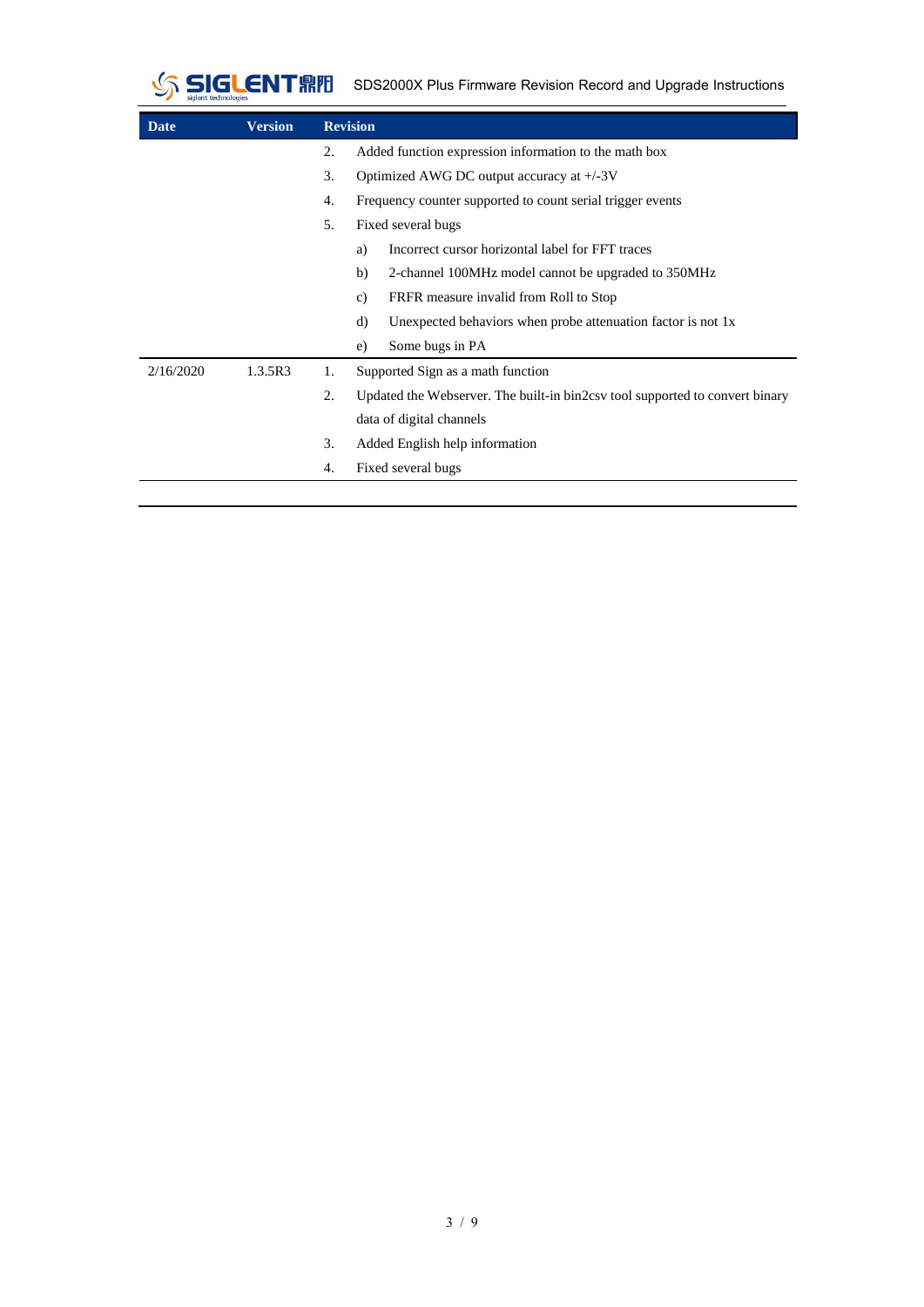# **Version Compatibility**

| <b>Source Version</b> | <b>Object Version</b> | <b>Compatibility</b> |
|-----------------------|-----------------------|----------------------|
| 1.3.9R4               | 1.3.9R6               | Tested               |
| 1.3.7R5               | 1.3.9R4               | Tested               |
| 1.3.5R10              | 1.3.9R4               | Tested               |
| 1.3.5R5               | 1.3.9R4               | Tested               |
| 1.3.5R5               | 1.3.7R5               | Tested               |
| 1.3.5R3               | 1.3.7R5               | Tested               |
| 1.3.5R5               | 1.3.5R10              | Tested               |
| 1.3.5R3               | 1.3.5R10              | Tested               |
| 1.3.5R3               | 1.3.5R5               | Tested               |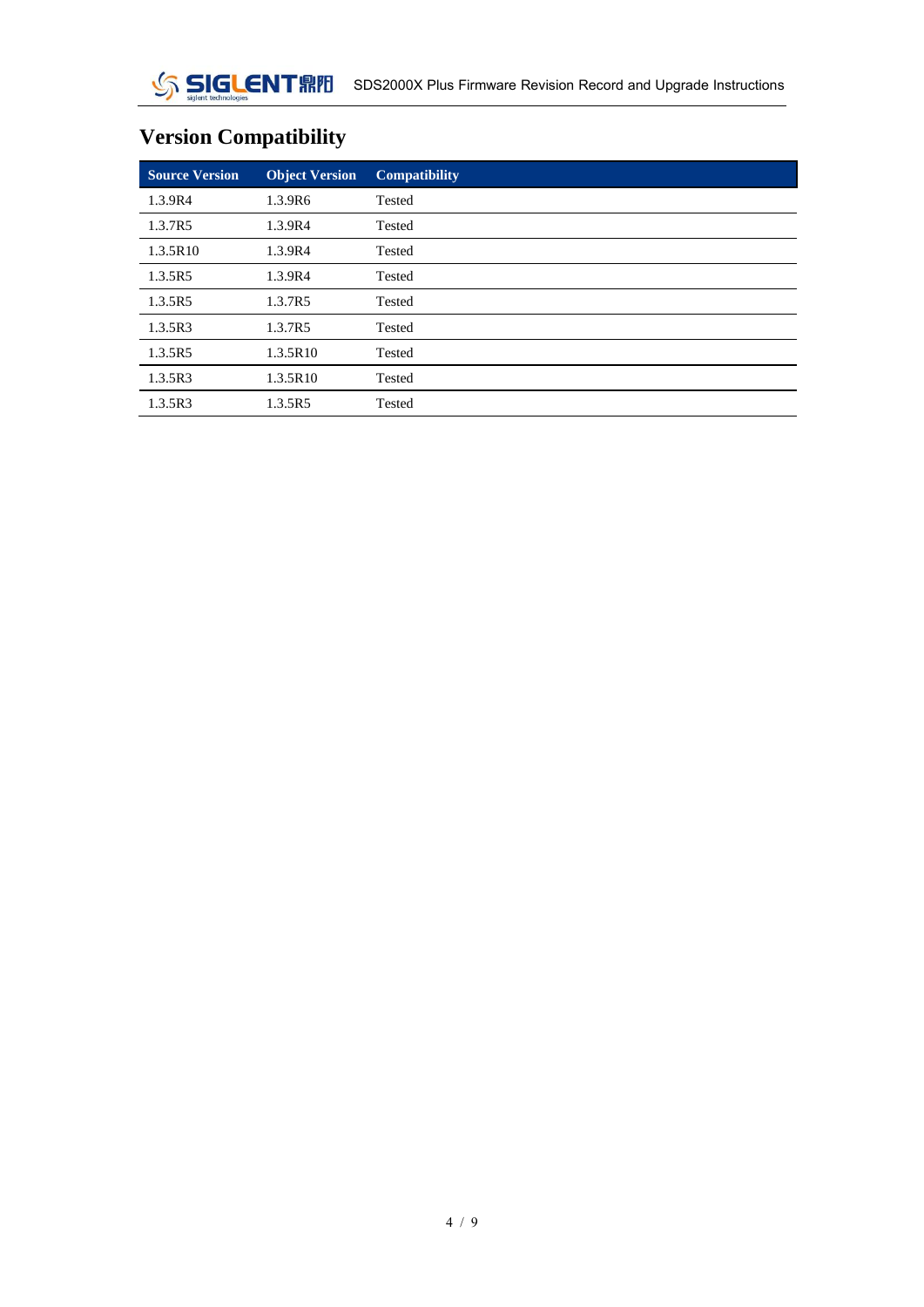## **Upgrade Instructions**

#### **Upgrade from a U-disk (USB Memory device)**

#### **WARNING: DO NOT shut off the instrument until the update is completed.**

- 1. Copy the update file (\*.ads) to a FLASH type U-disk, and then insert the U-disk into one of the USB host ports of the instrument.
- 2. Press the Utility button on the front panel, and press "*System Setting* -> *Upgrade*". The following the menu should pop up and allow you to select the upgrade file

| Upgrade                    |         |
|----------------------------|---------|
| <b>File Path</b>           |         |
| File Path                  | Browse  |
| Package Info               |         |
| Please select upgrade file |         |
|                            | Upgrade |

3. Click *Browse* in the menu above, and then select the correct update file (\*.ads) in the pop-up resource manager

| Please select upgrade file                                                              |                                     |                |                 |                      |             |  |
|-----------------------------------------------------------------------------------------|-------------------------------------|----------------|-----------------|----------------------|-------------|--|
| <b>命 U-disk0</b><br>$\rightarrow$<br>$\left\langle \right\rangle$<br>$\curvearrowright$ |                                     |                |                 |                      | *.ADS;*.CFG |  |
| > BD U-disk0 (7.2G/7.3G)                                                                | Name                                | $\lambda$ Size | <b>Type</b>     | Date Modified        |             |  |
|                                                                                         | System Volume Informat              |                | Folder          | 1 Jan 1980 00:00:00  |             |  |
|                                                                                         | SDS2000XP_1.3.9R4.ADS<br>n          | 17.1 MB        | <b>ADS File</b> | 2 Sep 2021 09:33:32  |             |  |
|                                                                                         | SDS2000XP_V1.3.9R6.ADS 17.1 MB<br>K |                | ADS File        | 18 Oct 2021 16:45:56 |             |  |
|                                                                                         |                                     |                |                 |                      |             |  |
|                                                                                         |                                     |                |                 |                      |             |  |
|                                                                                         |                                     |                |                 |                      |             |  |
|                                                                                         |                                     |                |                 |                      |             |  |
|                                                                                         |                                     |                |                 |                      |             |  |
|                                                                                         |                                     |                |                 |                      |             |  |
|                                                                                         |                                     |                |                 |                      |             |  |
|                                                                                         |                                     |                |                 |                      |             |  |
| 3 items                                                                                 |                                     |                |                 |                      |             |  |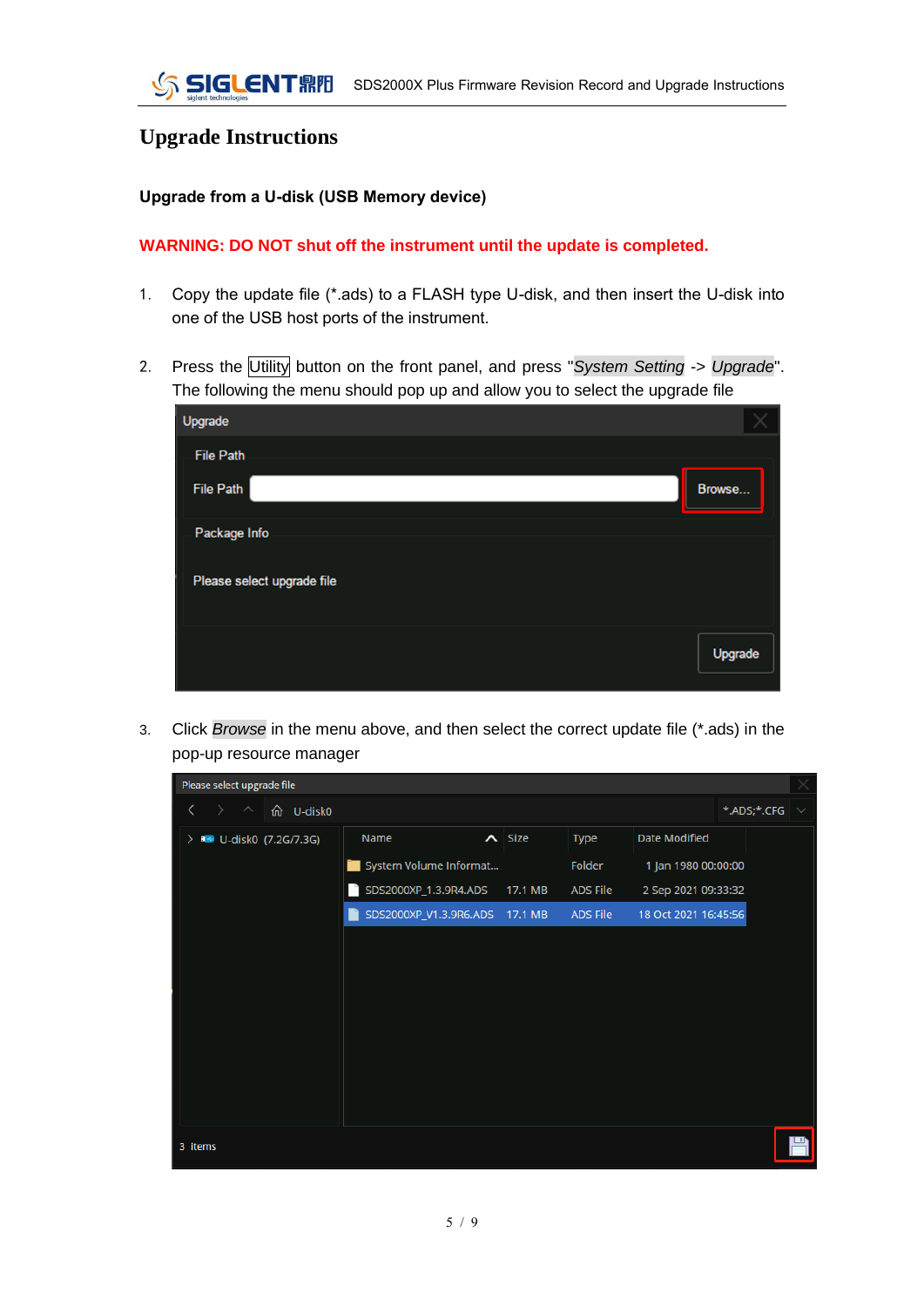4. Click *Save marker* in the interface above and return to the upgrade dialog. Click *Upgrade* to perform the upgrade operation:

| Upgrade                                                            |         |
|--------------------------------------------------------------------|---------|
| File Path                                                          |         |
| File Path  /U-disk0/sds2000x+/SDS2000X+_1.3.5R3_FPGA_V20191219.ADS | Browse  |
| Package Info                                                       |         |
| Please select upgrade file                                         |         |
|                                                                    | Upgrade |
|                                                                    |         |

5. The system will first copy and verify the upgrade package. After the upgrade package is validated, the following interface will appear. Click *Reboot* to continue the upgrade, or click *Cancel* to cancel it.

| Upgrade                                                                  |        |
|--------------------------------------------------------------------------|--------|
| File Path                                                                |        |
| File Path /U-disk0/sds2000x+/SDS2000X+_1.3.5R3_FPGA_V20191219.ADS        | Browse |
| Package Info                                                             |        |
| System will reboot later, or you can cancel the upgrading!<br>Reboot(19) | Cancel |

6. After the instrument reboots, check the version number through the Utility->*System Setting*->*System Status* to confirm if the upgrade is successful.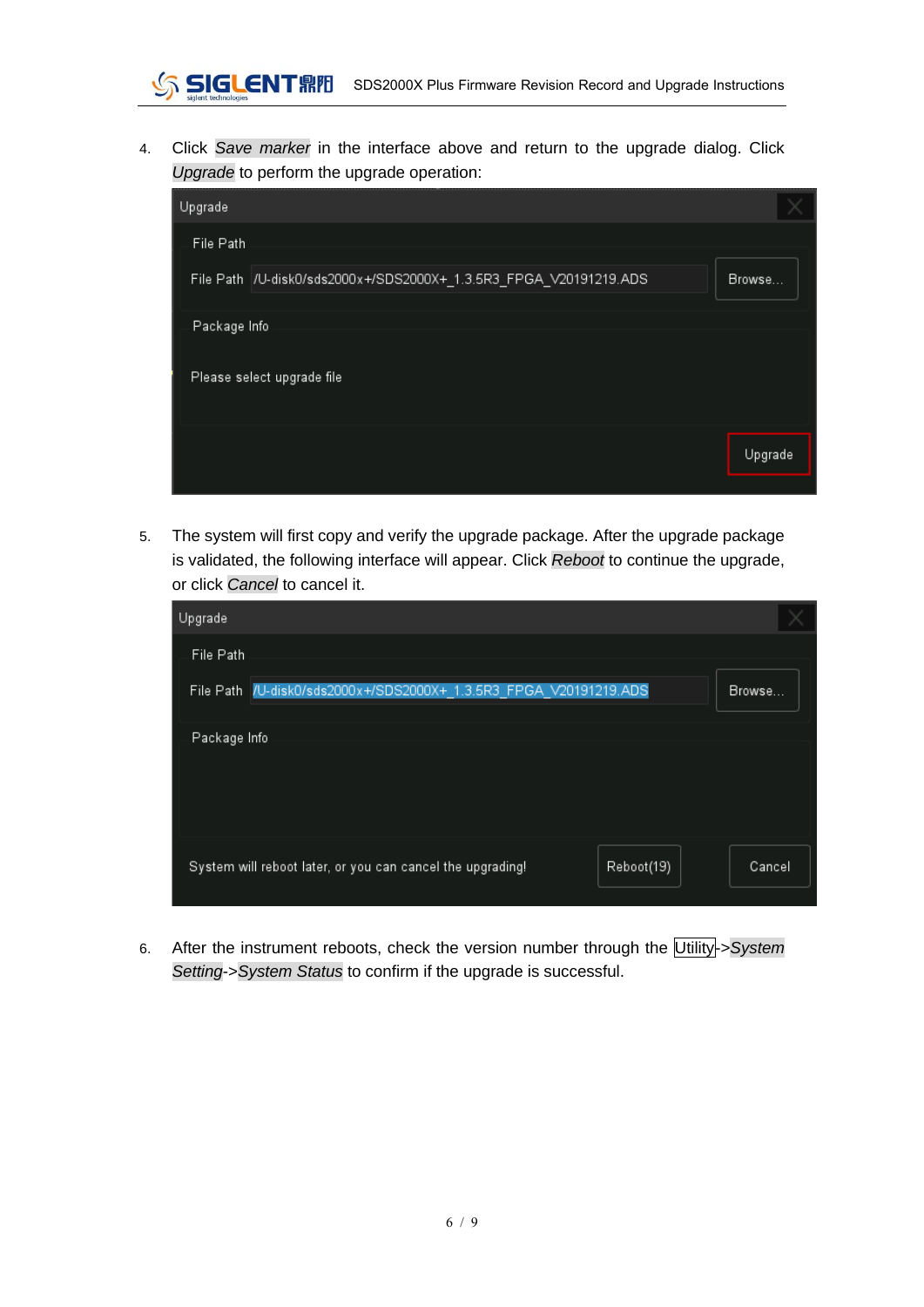



**WARNING: DO NOT shut off the instrument until the update is completed.**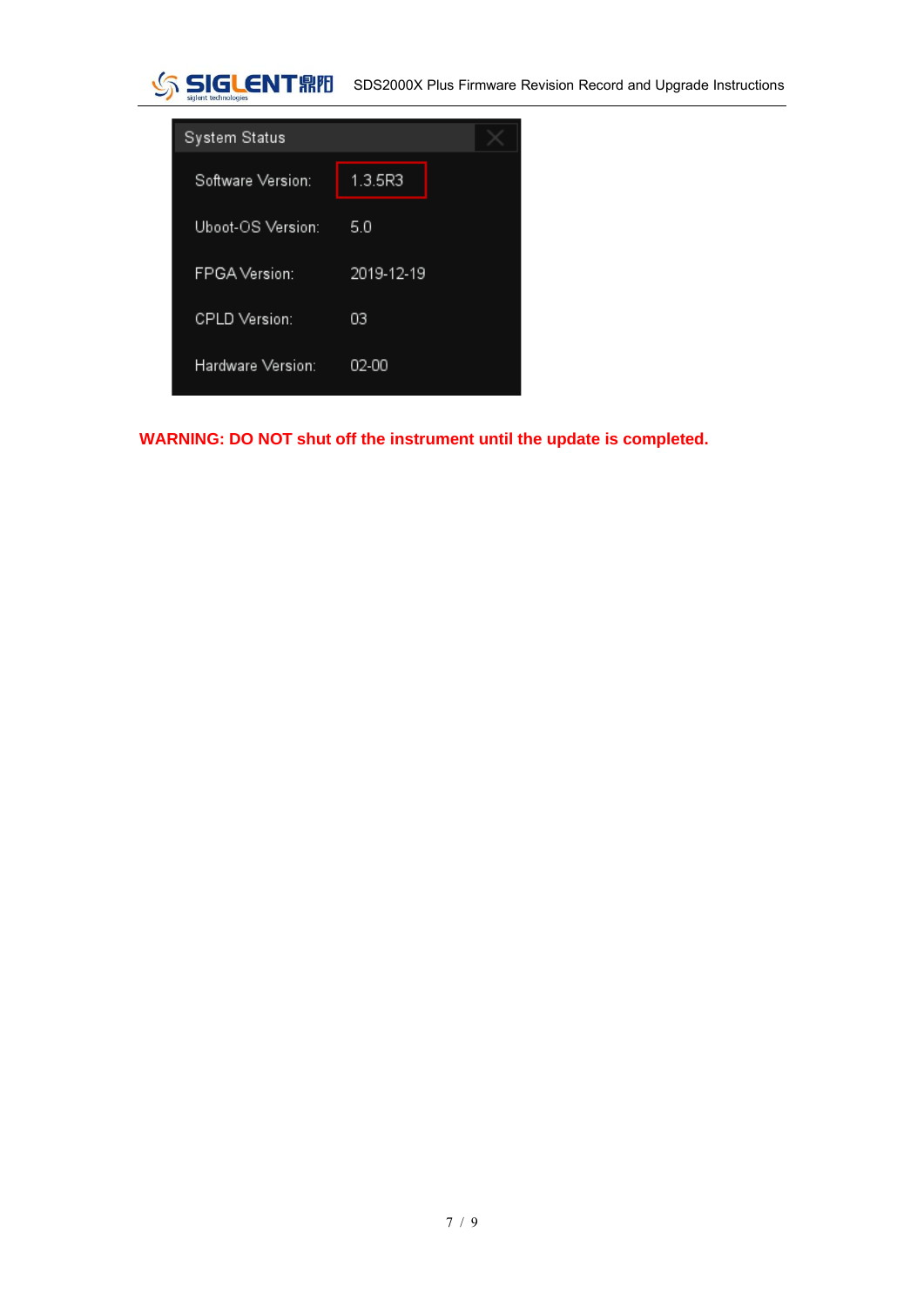#### **Upgrade from the Web Server**

A built-in web server provides an approach to control the instrument by web browser. This process doesn't require any additional software to be installed on the controlling computer. Set the LAN port correctly (see the User Manual for details), input the IP address of the instrument in the browser address bar, and then the user can browse and control the instrument on the web.

|                           | A                                       |                             |                            |  |
|---------------------------|-----------------------------------------|-----------------------------|----------------------------|--|
| $\delta$ SIGLENT $^\circ$ |                                         |                             |                            |  |
|                           |                                         |                             | O https://int.siglent.com/ |  |
|                           | <b>Instrument Infomation</b>            | $\mathbf{G}$                |                            |  |
| Home                      | <b>Instrument Model</b>                 | $SDS2504X+$                 |                            |  |
| $\overline{\circ}$<br>LAN | Manufacturer                            | <b>Siglent Technologies</b> |                            |  |
| Configuration             | <b>Serial Number</b>                    | SDS2PCAQ3R0003              |                            |  |
| 쓵                         | <b>LXI Extended</b><br><b>Functions</b> | <b>Null</b>                 |                            |  |
| Instrument<br>Control     | <b>LXI Version</b>                      | 1.5 LXI Core 2017           |                            |  |
| $c_{1}$                   | <b>MAC Address</b>                      | 74:5b:c5:21:11:32           |                            |  |
|                           | <b>TCP/IP Address</b>                   | 10.11.11.233                |                            |  |
| <b>SCPI</b>               | <b>Software Version</b>                 | 5.0.1.3.5R3                 |                            |  |
|                           | <b>Instrument Address</b><br>String     | TCPIP::10.11.11.233::INSTR  |                            |  |

### **WARNING: DO NOT shut off the instrument until the update is completed.**

1. Click the "FirmwareUpdate" button in the web interface